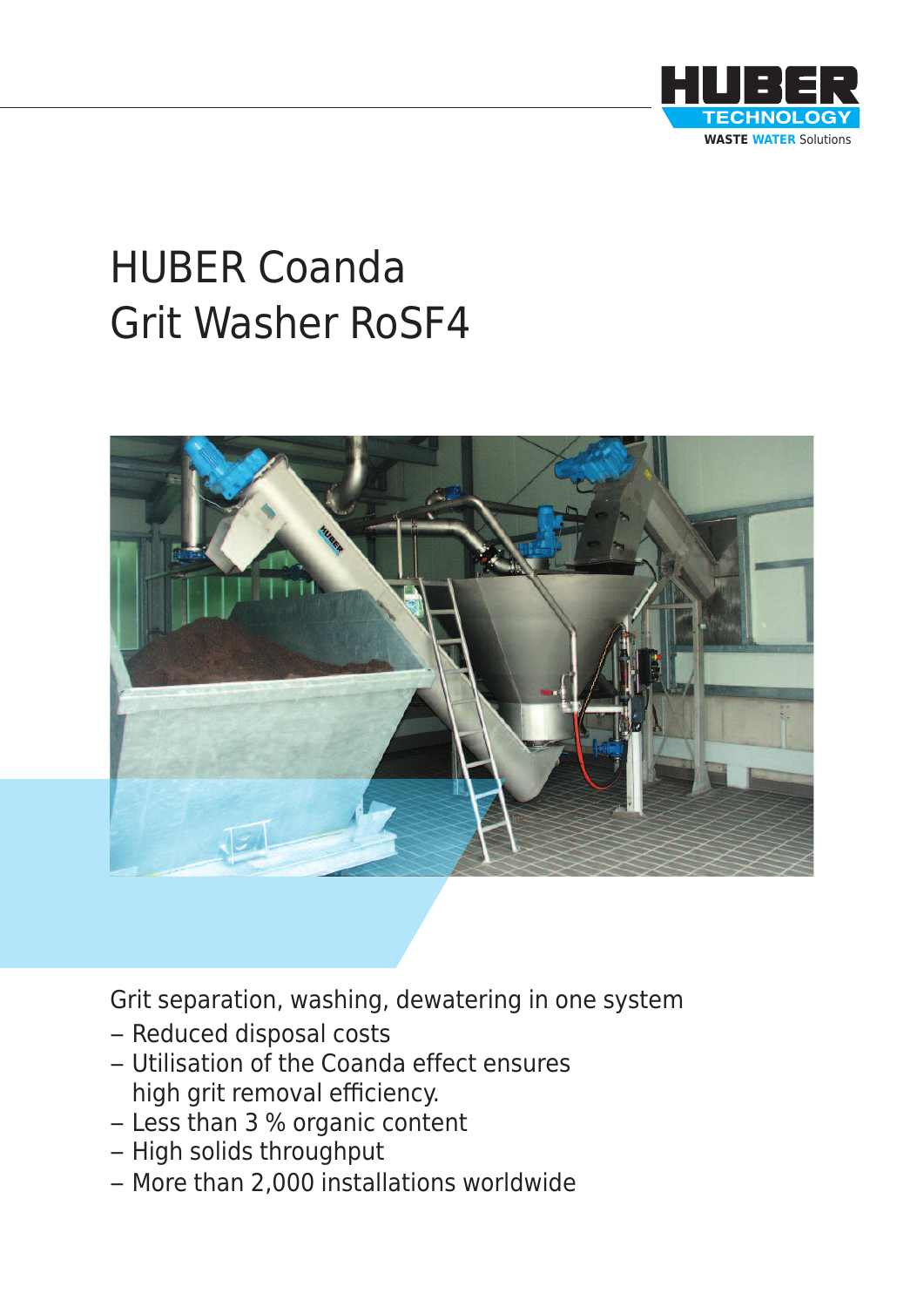# ➤➤➤ The situation

#### **Grit from grit traps of wastewater treatment plants**

The grit contained in the wastewater is usually removed in grit traps by gravity or centrifugal force to protect downstream equipment. Various different grit trap systems are available for this purpose which however separate not only the grit but frequently also many of the organic particles, dependent upon the hydraulic load (inflow). The separated particles are then pumped from the grit trap to a grit classifying unit (screw or pilgrim step classifier) which remove the solids from the flow without any differentiation. As a result, the loss on ignition of the classified grit trap material varies from 10 % to 80 % depending on the screen bar spacing and inflow. The water content of the grit trap material is accordingly high (50 - 80 %).

The result are inevitably high costs for removal, transport and disposal, and in addition very bad hygienic conditions.

#### **Grit from sewer systems, gully waste, road refuse**

These raw materials are more or less contaminated with organics (sludge, leaves, etc.), but they contain also foreign matter that is similar to domestic waste (such as cans, screenings, stones, etc.), and a considerable amount of water. Additionally, the individual raw materials (grit, organics, foreign matter) vary seasonally so that their loss on ignition will range from 5 % to 80 % and their water content from 40 % to 90 %.

This results in inevitably high costs for dewatering, removal, transport and disposal.



*Flow diagram of a HUBER Coanda Grit Washer RoSF4*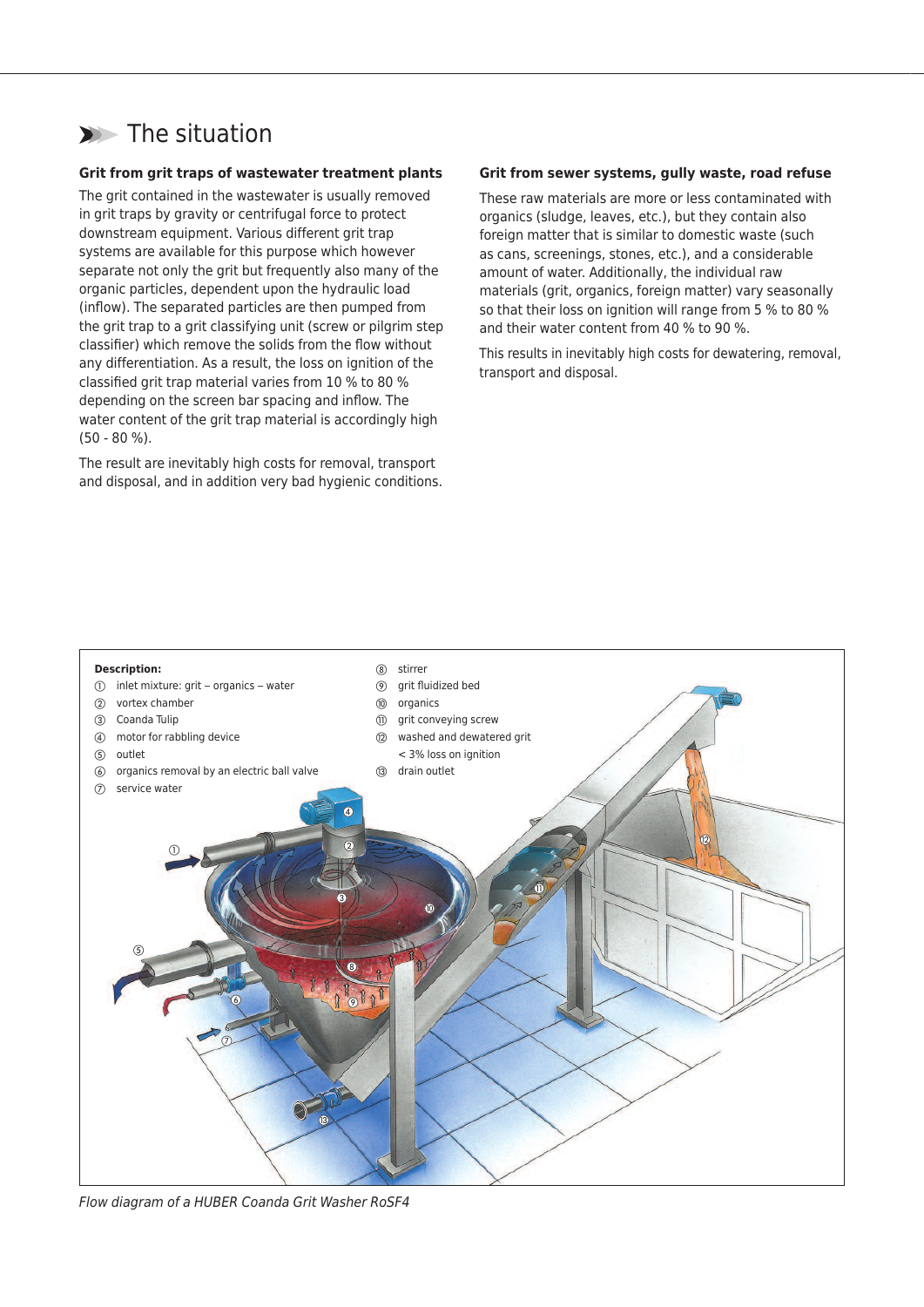

#### **Design and function Classifying and washing in one system**

The HUBER Coanda Grit Washer RoSF4 combines grit classifying and grit washing in a single and compact unit. By using the Coanda effect the process of classifying can be combined with the process of sorting to ensure a continuously high separation efficiency and outstanding washing performance.

#### **Coanda effect for excellent grit classifying**

A mixture of grit, organics and water is fed through a vortex chamber where a fast spinning rotational movement is generated. The mixture then flows down through a trumpet-shaped Coanda Tulip.

The flow is diverted along the curved inner surface of the Coanda Tulip by the Coanda effect that a liquid flow is adhering to the contour of a curved surface. The flow is thus smoothly, without generation of eddies, diverted from a fast rotating vertical direction to a gradually slower rotating horizontal direction. The diagram shows the high flow velocity (red vectors) along the inner surface of the Coanda Tulip, the moderate radial velocity (green vectors) underneath the water surface and the again high velocity at the weir. The solids contained in the flow (grit particles, organic material) are then separated due to the flow diversion combined with flow velocity reduction, dependent upon the particle settling velocity, and sink down to the bottom portion of the tank. The excellent flow pattern in the HUBER Coanda Grit Washer RoSF4 leads to  $a > 95$  % separation of 0.20 – 0.25 mm diameter grit particles.

The separation degree depends on the settling velocity of the solids to be separated (due to the influence of particle density and size) so that also organic material will be separated.

#### **Fluidised bed for outstanding grit washing**

The separated grit is then washed, i.e. attached organic matter is separated from the mineral grit particles. This takes place in the bottom portion of the HUBER Coanda Grit Washer RoSF4 where a fluidised grit bed is generated. Wash water is fed into a bottom chamber that is separated from the grit washer tank by a perforated plate and a perforated rubber diaphragm. The wash water flows upwards through the diaphragm and is evenly distributed over the bottom of the tank thus generating a fluidised grit bed. Within the fluidised bed the grit particles rub against each other thus removing organics from their surfaces. This process is supported by the central stirrer keeping the particles in motion.

After removal of the organic material the clean grit is removed through a classifying screw, statically dewatered and discharged into a container.

The organic material left in the HUBER Coanda Grit Washer RoSF4 is removed from the plant also automatically but discontinuously, depending on the entire process, so that a defined separation capacity is constantly available.



*Flow velocities in the HUBER Coanda Grit Washer RoSF4 (measured by TU Munich)*



*Washed grit removed at a wastewater treatment plant*